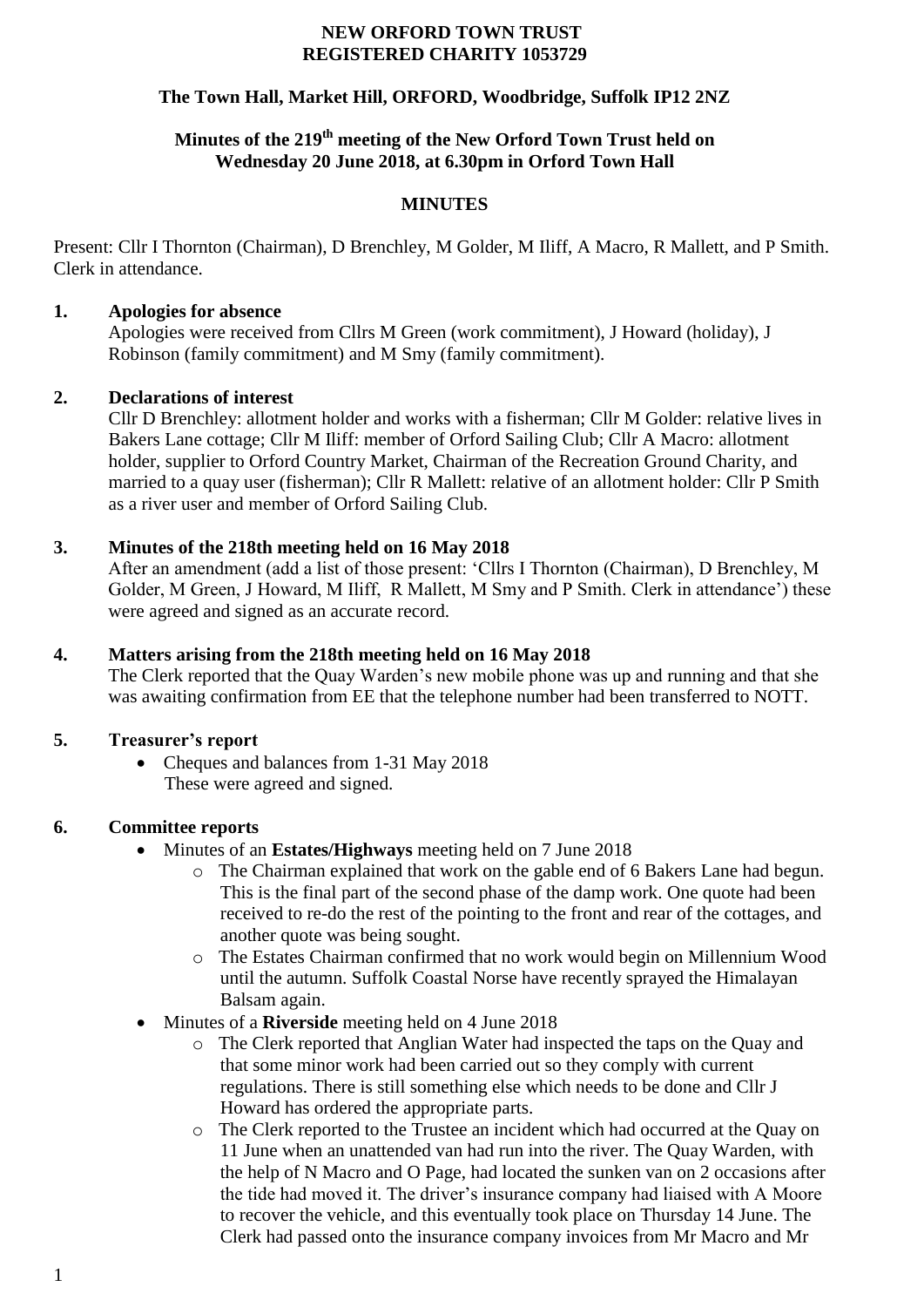Page, along with details of the hours which the Quay Warden had spent dealing with the incident, so that NOTT can recover the cost of the Quay Warden's time making sure that the river was safe to use.

o Quotes for moorings maintenance from 2019, to be opened at the meeting: the Clerk reported that she had sent out tenders to B Upson, T Grundy and A Moore in March/April with tenders to be received back by 13 June. Only one tender had been received and this was opened at the meeting by the Chairman. The quote was from A Moore who had quoted to maintain the moorings for a 5-year period from 2019-2023 inclusive: charge for a lift for the first 2 years to remain at the current price (£80), with an increase of 5% for years 3-5. He also enclosed a list of prices for materials. Cllr P Smith proposed that this quote for the 5-year maintenance contract should be accepted. This was seconded by Cllr M Golder and agreed unanimously.

## **7. Renewal of NOTT policies** (emailed):

- Financial Standing Orders: The Chairman commented that he felt there was a need to protect money in the designated funds as much as possible and other members of the Trustee agreed. After discussion Cllr P Smith proposed the following, seconded by Cllr M Golder and agreed unanimously: that paragraph 8.6 should be added to the Financial Standing Orders as follows:
	- o '8.6 The Trust has designated funds for specific purposes, (Estates, Riverside and Highways) and which are held for future significant repairs and maintenance of Trust Properties (namely Quay, Cottages, Town Hall, Pictures and Car Park). If the Trustee seeks to vary the specific purpose then it shall do so by  $5/6<sup>th</sup>$  agreement of all the elected officers [currently 12] at a meeting open to the public.'

After further discussion Cllr P Smith proposed the following, seconded by Cllr M Golder and agreed unanimously: that paragraph 14.2 should be amended, and 14.2b added, as follows:

- o '14.2 No property/asset shall be sold or disposed of by the Trustee without the agreement by a  $5/6<sup>th</sup>$  majority of all the elected officers [currently 12], at a meeting open to the public, together with any other consents required by law, save where the estimated value of any one item of tangible movable property does not exceed £5,000 in which case the vote shall be by simple majority and not necessarily in a meeting open to the public.'
- o '14.2b No property shall be leased without the authority of the Trustee together with any other consents required by law.'
- Standing Orders: following on from the above Cllr P Smith proposed the following, seconded by Cllr M Golder and agreed unanimously: that item 9 shall be amended as follows, and item 11(4) added:
	- o '9 Voting Subject to the proviso in Paragraph 11(4) below Members shall vote by show of hands or, if at least two members so request, by signed ballot, and the vote shall be carried by a simple majority of the Trustees present.
	- o '11(4) The vote being carried by a simple majority would not apply to items 8.6 and 14.2 of Financial Standing Orders where  $5/6<sup>th</sup>$  of the entire Trustee [currently 12] would be required at a meeting open to the public. To reverse this would require  $5/6<sup>th</sup>$  agreement from all elected officers [currently 12] at a meeting open to the public.'
- Complaints procedure: this was agreed and signed
- Conflict of Interest: this was agreed and signed
- Equal Opportunities: this was agreed and signed
- Investment policy: after discussion Cllr P Smith proposed to amend the first sentence of paragraph 2 to read as follows: 'The unrestricted and undesignated reserves of the Trust carried forward are sufficient to cover an average **twelve** months' of annual expenditure.' This was seconded by Cllr D Brenchley and agreed unanimously. This will bring NOTT